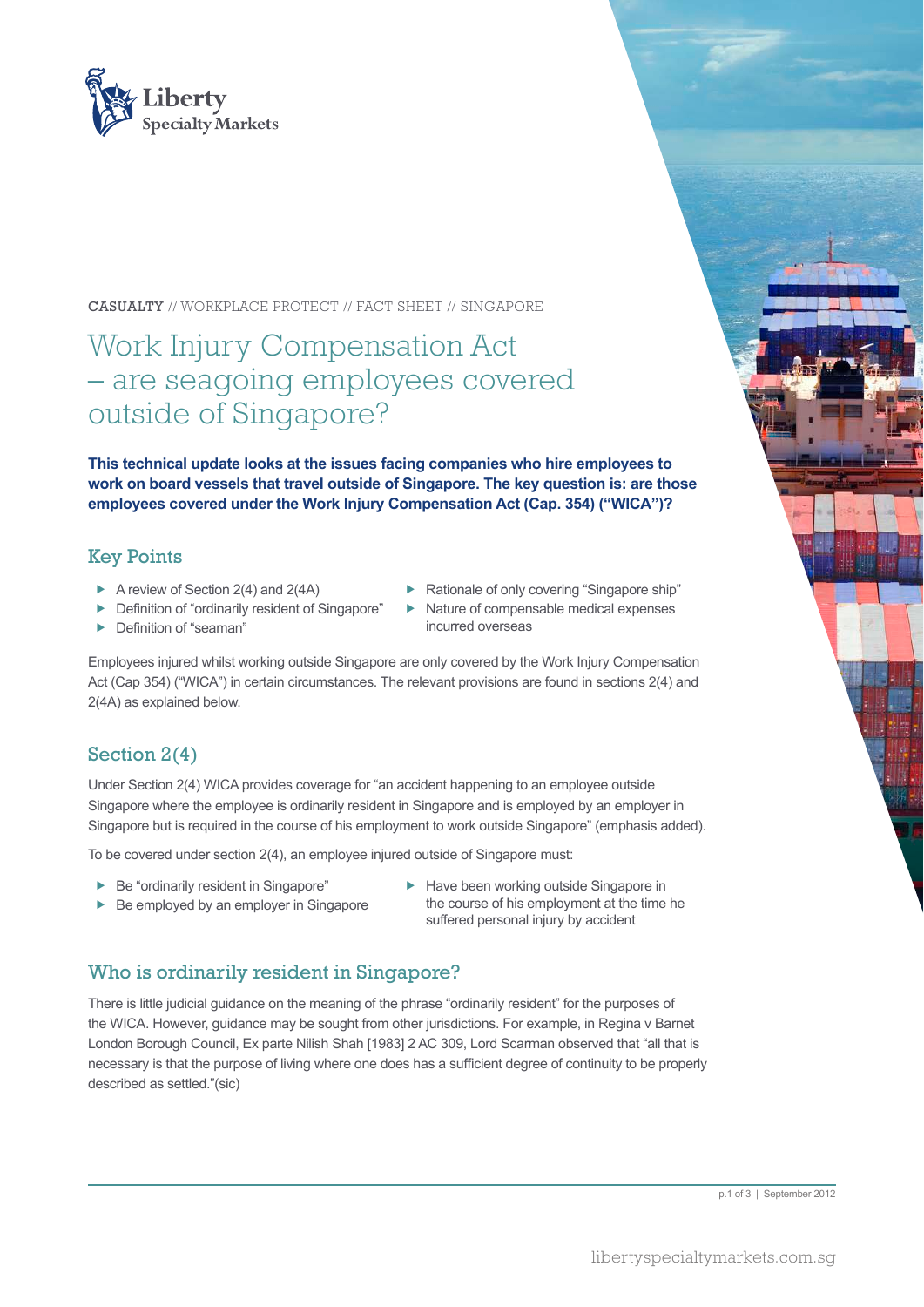The determination of whether a particular employee is an "ordinary resident in Singapore" is a question of fact that must be decided on a case by case basis. For example, it can be difficult to ascertain whether a foreign worker who enters Singapore under a valid work permit is "ordinarily resident in Singapore". That question becomes relevant when the said foreign worker meets with an accident after being required to work overseas by their Singapore based employer.

Subject to consideration of this issue by the Singapore judiciary and to the specific facts of each claim, it would appear a person who is a Singapore citizen, permanent resident, a holder of an employment pass and/or work permit that specifies a registered address in Singapore is likely to be considered "ordinary resident in Singapore" for WICA purposes. If that is so, then such a person would therefore be entitled to the benefit of section 2(4).

# Section 2(4A)

Section 2(4A) provides coverage for "an accident happening, on or after 1 April 2008, to any seaman onboard any Singapore ship within the meaning of the Merchant Shipping Act (Cap. 179), whether the ship was within or outside Singapore at the time of the accident" (emphasis added).

Workers employed as "seamen" will typically spend a considerable period of time out of Singapore. It is also a common practice for Singapore employers in the maritime industry to engage workers who live permanently in overseas jurisdictions to work onboard Singapore-flagged vessels.

Section 2(4A) overcomes potential coverage difficulties by ensuring that employees who are employed as "seamen" and who suffer personal injury by accident whilst on a Singapore-flagged ship are entitled to claim under the WICA irrespective of whether:

- The employee's injury occurs in or outside of **Singapore**
- $\blacktriangleright$  The employee is ordinarily resident in Singapore or elsewhere

### Who is a "seaman"?

The WICA defines "seaman" by reference to the Merchant Shipping Act (Chapter 179) ("MSA"). That Act states that a "seaman" includes "every person employed or engaged in any capacity on board a ship on the business of the ship, other than —

(a) the master of the ship;

- (b) a pilot; or
- (c) a person temporarily employed on the ship in port.

#### Why a "Singapore ship"?

In order to fall within the ambit of WICA, the seaman must be working on a "Singapore ship" within the meaning of the MSA. A Singapore ship "means a ship registered, provisionally or otherwise, under Part II (of MSA) and its registry is not closed or deemed to be closed or suspended under that Part".

Based on the UN Convention on the Law of the Sea, the flag that a ship is flying will indicate the jurisdiction to which it is subject in most instances. Thus, the law of Singapore applies on a ship flying its flag irrespective of where the ship is located.

## Medical expenses incurred outside of Singapore

Although work accidents occurring outside Singapore are covered by WICA subject to the requirements of section 2(4) or section 2(4A), medical expenses incurred outside of Singapore are only covered in certain circumstances.

Section 14(2)(b) medical treatment costs incurred outside Singapore for an accident which occurred overseas are only covered where the Commissioner is satisfied that the worker required "immediate medical treatment due to the nature of injury suffered…". In other words, the employer is only liable to pay medical treatment costs incurred outside of Singapore where the nature of the injury is such that immediate treatment was justified.